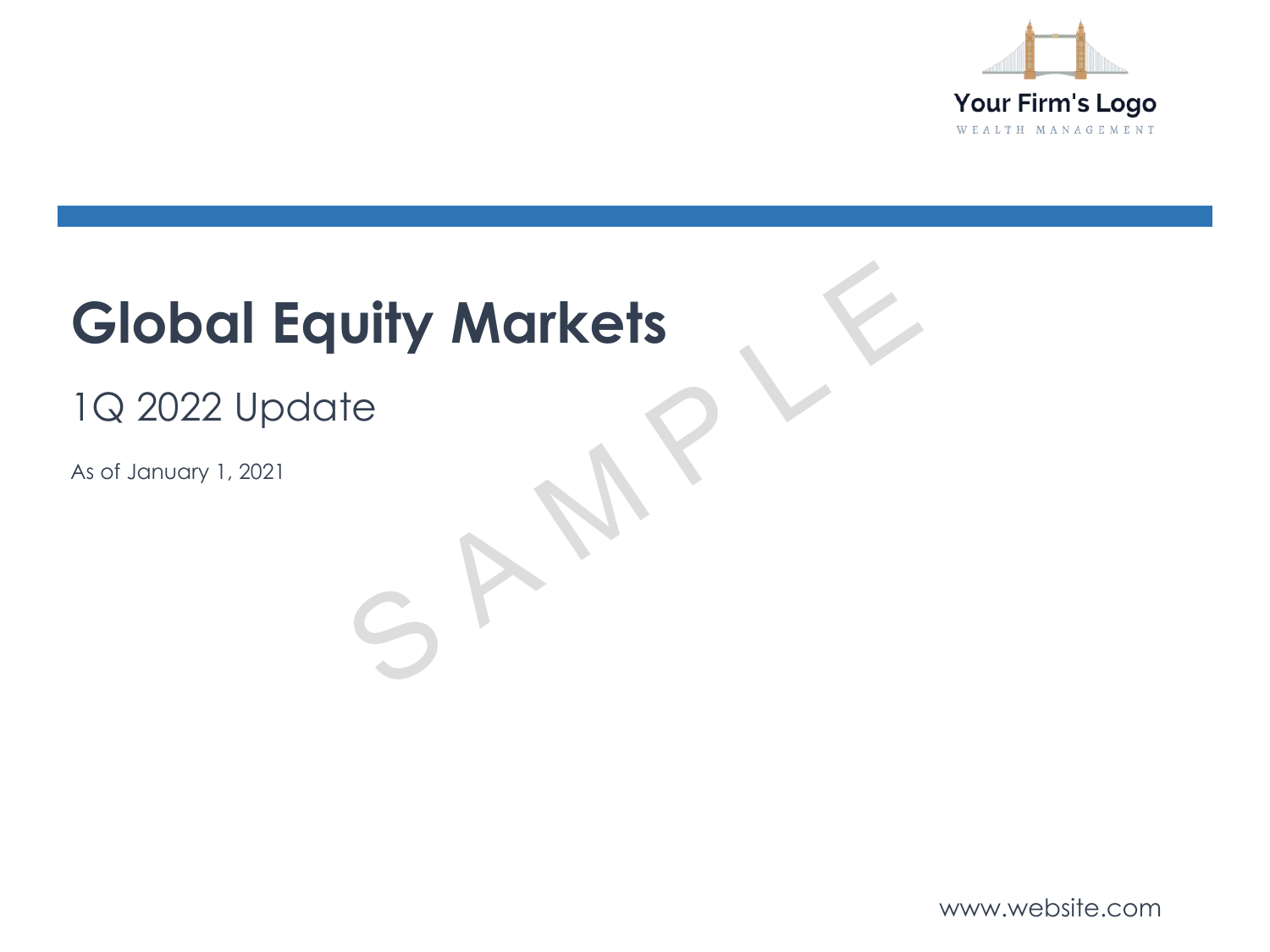### Table of Contents

### **U.S. Markets**

- 4 Market Performance Overview
- 5 Quarterly Factor Performance
- 6 Sector Performance
- 7 S&P 500 Earnings
- 8 Sector Earnings Growth vs Valuation
- 9 Large vs Small Caps
- 10 Growth vs Value Factor
- 11 Investor Positioning (Relative ETF Flows) First Leader<br>
Solution<br>
In (Relative ETF Flows)<br>
In The First Leader<br>
First Leader<br>
First Leader<br>
First Leader<br>
First Leader<br>
First Leader<br>
First Leader<br>
First Leader<br>
First Leader<br>
First Leader<br>
First Leader<br>
First Leader

### **International Markets**

- 12 Global Equity Returns
- 13 History of the U.S. Dollar
- 14 Developed vs Emerging Markets
- 15 Regional Equity Performance
- 16 Global Revenue Growth
- 17 Global Market Valuations

**John Smith, CFA** President & Founder

**First Last Name Title** 

**First Last Name Title** 

**First Last Name Title** 

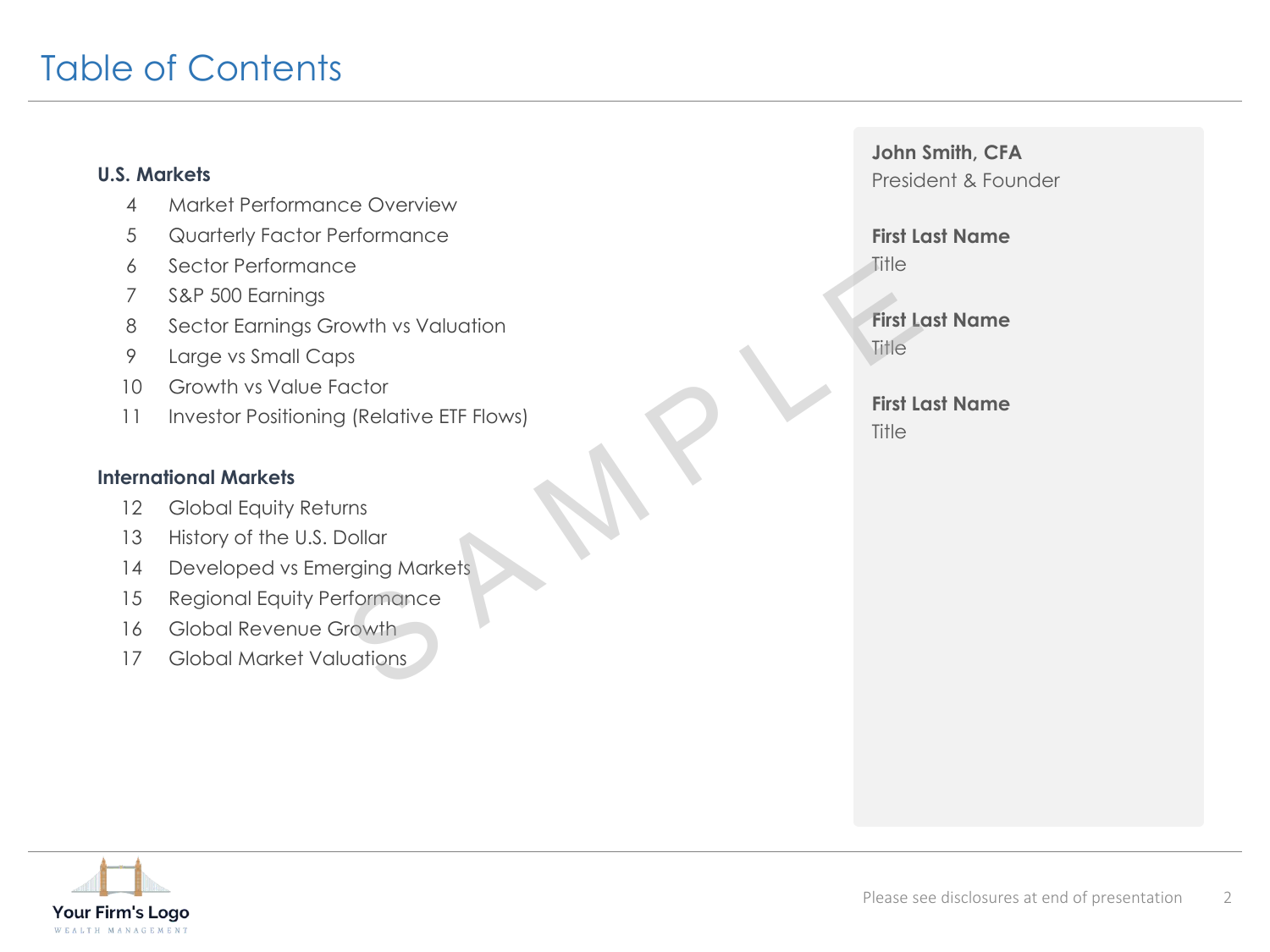

## **U.S. Markets**

# Performance, Valuations, Earnings Growth U.S. Markets<br>Performance, Valuations, Earnings Growth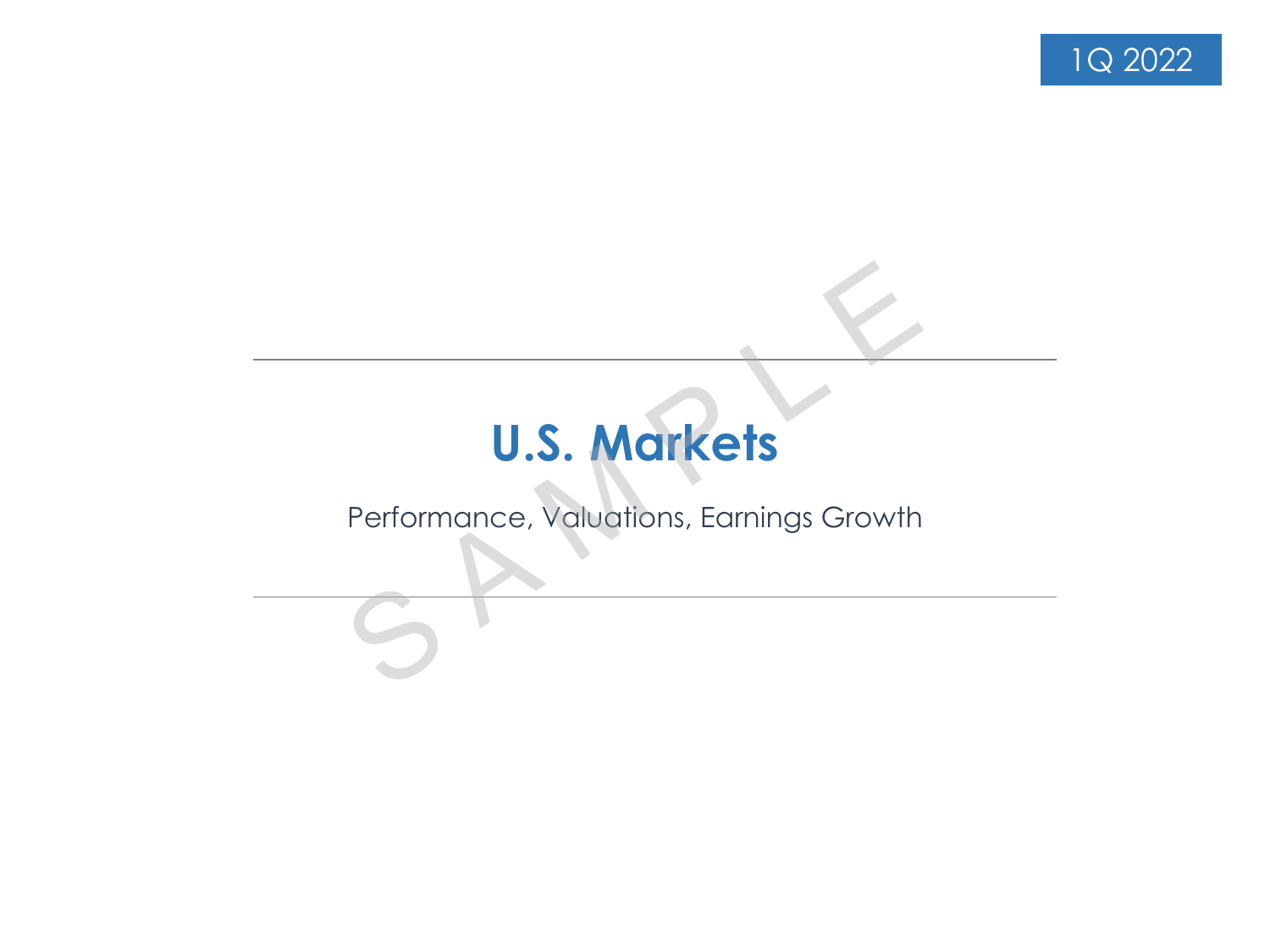### Market Performance Overview

| <b>Asset Class</b>            | <b>Dividend</b> | Trailing Returns (%) |         |        |        |        |         |         | Annual Returns (%) |         |  |  |
|-------------------------------|-----------------|----------------------|---------|--------|--------|--------|---------|---------|--------------------|---------|--|--|
|                               | <b>Yield</b>    | 3 Month              | 6 Month | 1 Year | 3 Year | 5 Year | 10 Year | 2018    | 2019               | 2020    |  |  |
| <b>U.S. Market Caps</b>       |                 |                      |         |        |        |        |         |         |                    |         |  |  |
| Large Caps                    | 1.20%           | 11.1                 | 11.7    | 28.6   | 96.9   | 124.5  | 315.1   | $-4.4$  | 31.0               | 17.9    |  |  |
| Mid Caps                      | 0.96%           | 8.0                  | 6.0     | 24.5   | 75.9   | 79.2   | 248.5   | $-11.2$ | 25.7               | 13.1    |  |  |
| <b>Small Caps</b>             | 0.94%           | 2.0                  | $-2.4$  | 14.5   | 70.8   | 72.4   | 226.3   | $-10.9$ | 25.3               | 19.6    |  |  |
|                               |                 |                      |         |        |        |        |         |         |                    |         |  |  |
| <b>U.S. Styles</b>            |                 |                      |         |        |        |        |         |         |                    |         |  |  |
| Large Growth                  | 0.50%           | 11.7                 | 12.9    | 27.4   | 137.1  | 198.9  | 453.6   | $-1.6$  | 35.7               | 38.0    |  |  |
| Large Value                   | 1.62%           | 7.8                  | 6.8     | 24.8   | 59.2   | 62.8   | 204.0   | $-8.3$  | 25.9               | 2.2     |  |  |
| Small Growth                  | 0.32%           | $-0.1$               | $-5.8$  | 2.5    | 76.7   | 94.5   | 262.7   | $-9.3$  | 28.4               | 34.4    |  |  |
| Small Value                   | 1.48%           | 4.2                  | 1.2     | 27.9   | 61.0   | 49.2   | 185.0   | $-12.8$ | 21.9               | 4.1     |  |  |
|                               |                 |                      |         |        |        |        |         |         |                    |         |  |  |
| <b>U.S. Sectors</b>           |                 |                      |         |        |        |        |         |         |                    |         |  |  |
| <b>Consumer Discretionary</b> | 0.53%           | 14.1                 | 14.8    | 27.8   | 110.5  | 159.2  | 453.4   | 1.7     | 28.3               | 29.2    |  |  |
| <b>Consumer Staples</b>       | 2.27%           | 12.8                 | 11.6    | 16.9   | 61.8   | 64.8   | 180.2   | $-8.0$  | 27.2               | 9.8     |  |  |
| Financials                    | 1.63%           | 4.5                  | 7.4     | 34.6   | 71.5   | 79.6   | 314.0   | $-12.9$ | 31.6               | $-2.3$  |  |  |
| <b>Health Care</b>            | 1.33%           | 11.1                 | 12.7    | 25.8   | 69.5   | 116.5  | 343.8   | 6.3     | 20.3               | 13.0    |  |  |
| Industrials                   | 1.25%           | 8.5                  | 4.0     | 21.0   | 70.9   | 81.3   | 249.7   | $-13.0$ | 28.9               | 10.4    |  |  |
| <b>Materials</b>              | 1.62%           | 15.1                 | 11.1    | 27.2   | 87.1   | 94.5   | 202.6   | $-14.7$ | 24.0               | 19.9    |  |  |
| Technology                    | 0.65%           | 16.7                 | 18.1    | 34.6   | 186.0  | 270.4  | 617.3   | $-1.5$  | 49.6               | 43.1    |  |  |
| <b>Real Estate</b>            | 2.56%           | 15.0                 | 15.6    | 40.1   | 68.2   | 60.5   | 154.6   | $-5.9$  | 28.6               | $-4.9$  |  |  |
| Utilities                     | 2.79%           | 12.9                 | 14.9    | 17.4   | 46.4   | 66.7   | 146.4   | 3.8     | 25.7               | 0.1     |  |  |
| Energy                        | 4.21%           | 7.9                  | 5.4     | 52.6   | 11.6   | $-9.4$ | 10.9    | $-17.8$ | 11.7               | $-33.3$ |  |  |
| <b>Communication Services</b> | 0.93%           | $-3.4$               | $-5.2$  | 13.8   | 87.0   | 43.9   | 153.7   | $-16.5$ | 28.0               | 28.9    |  |  |

Disclosures: All performance data represents total returns for the stated period. Past performance is no guarantee of future results. Asset classes are based on the following ETFs: Large Caps (SPY), Mid Caps (MDY), Small C (IWM), Large Growth (IWF), Large Value (IWD), Small Growth (IWO), Small Value (IWN), Consumer Discretionary (XLY), Consumer Staples (XLP), Financials (XLF), Health Care (XLV), Industrials (XLI), Materials (XLB), Technology Real Estate (VNQ), Utilities (XLU), Energy (XLE), Communication Services (VOX).

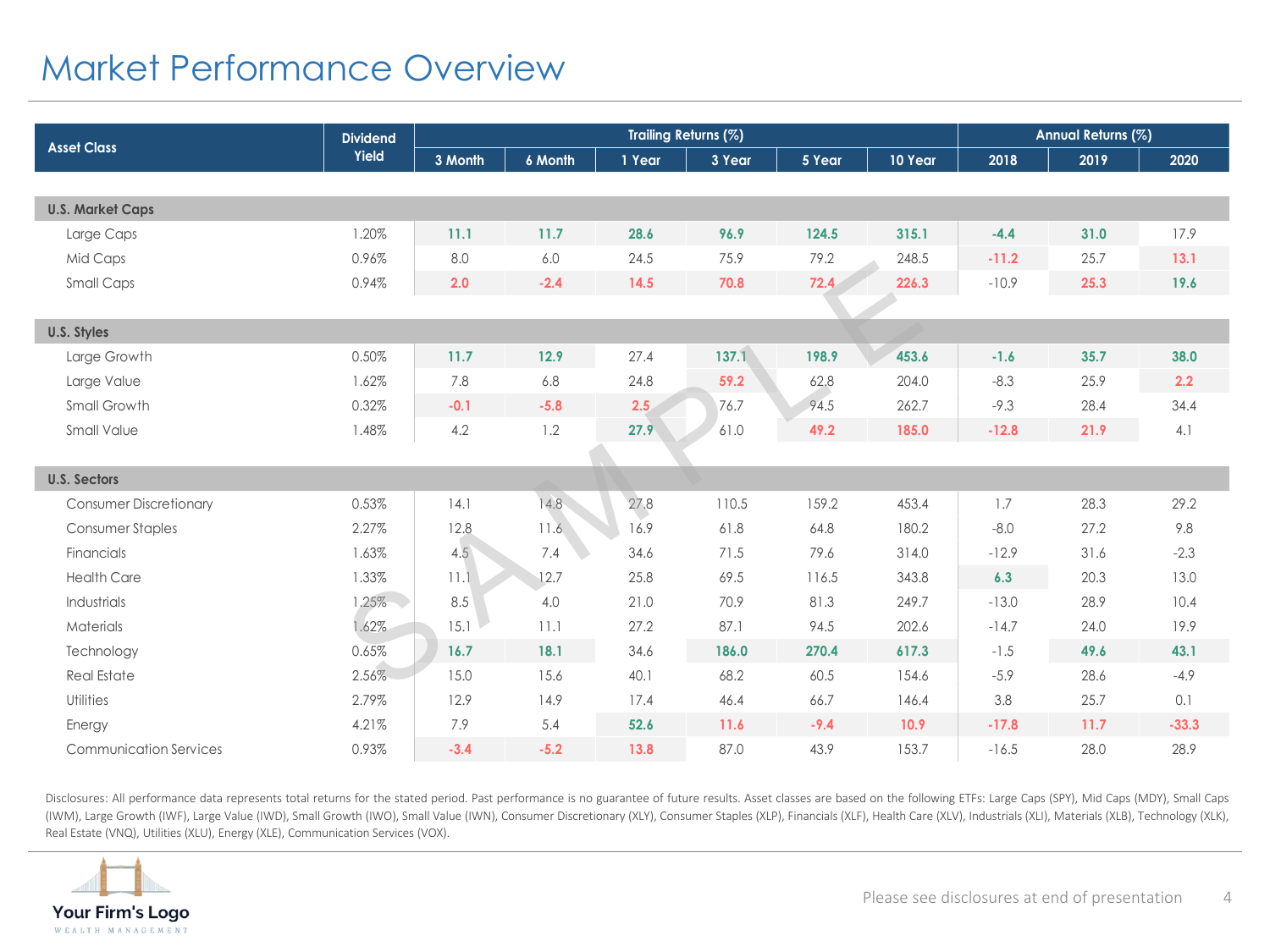### Quarterly Factor Performance

| 1Q 2019               | 2Q 2019               | 3Q 2019               | 4Q 2019               | 1Q 2020               | 2Q 2020               | 3Q 2020               | 4Q 2020               | 1Q 2021               | 2Q 2021               | 3Q 2021               | 4Q 2021               | 1 Year                |
|-----------------------|-----------------------|-----------------------|-----------------------|-----------------------|-----------------------|-----------------------|-----------------------|-----------------------|-----------------------|-----------------------|-----------------------|-----------------------|
|                       |                       |                       |                       |                       |                       |                       |                       |                       |                       |                       |                       |                       |
| <b>High Beta</b>      | Momentum              | <b>Low Volatility</b> | <b>High Beta</b>      | Growth                | <b>High Beta</b>      | Growth                | <b>High Beta</b>      | <b>High Beta</b>      | Growth                | Momentum              | <b>Low Volatility</b> | <b>High Beta</b>      |
| 17.9%                 | 6.1%                  | 5.8%                  | 13.2%                 | $-14.1%$              | 37.6%                 | 13.2%                 | 37.3%                 | 22.7%                 | 11.8%                 | 1.4%                  | 13.3%                 | 40.5%                 |
| Growth                | <b>Low Volatility</b> | <b>Div Grower</b>     | Growth                | Momentum              | Growth                | Momentum              | Size - Small          | <b>High Div Yld</b>   | Quality               | Growth                | Growth                | <b>High Div Yld</b>   |
| 15.9%                 | 5.1%                  | 3.1%                  | 10.5%                 | $-14.8%$              | 27.7%                 | 12.7%                 | 31.3%                 | 18.8%                 | 9.4%                  | 1.1%                  | 11.7%                 | 32.4%                 |
| <b>Quality</b>        | <b>Div Grower</b>     | Size - Large          | Size - Small          | <b>Low Volatility</b> | Size - Small          | Size - Large          | <b>High Div Yld</b>   | Size - Small          | <b>High Beta</b>      | Size - Large          | <b>Div Grower</b>     | Size - Large          |
| 15.8%                 | 4.6%                  | 1.8%                  | 9.9%                  | $-19.0%$              | 25.5%                 | 9.0%                  | 22.4%                 | 12.9%                 | 9.0%                  | 0.6%                  | 11.2%                 | 28.6%                 |
| Size - Small          | Growth                | Growth                | Quality               | Quality               | Momentum              | Quality               | Value                 | Value                 | Size - Large          | <b>Low Volatility</b> | Size - Large          | Growth                |
| 14.6%                 | 4.2%                  | 1.7%                  | 9.8%                  | $-19.4%$              | 23.4%                 | 8.6%                  | 16.2%                 | 11.3%                 | 8.4%                  | 0.3%                  | 11.1%                 | 27.4%                 |
| Size - Large          | Size - Large          | Value                 | Size - Large          | Size - Large          | Size - Large          | <b>Low Volatility</b> | <b>Div Grower</b>     | <b>Div Grower</b>     | Momentum              | <b>Div Grower</b>     | Quality               | Quality               |
| 13.5%                 | 4.2%                  | 1.5%                  | 9.0%                  | $-19.5%$              | 20.2%                 | 8.5%                  | 13.3%                 | 8.3%                  | 7.9%                  | 0.3%                  | 10.8%                 | 26.8%                 |
| <b>Low Volatility</b> | Quality               | Quality               | <b>Div Grower</b>     | <b>Div Grower</b>     | Quality               | <b>Div Grower</b>     | Quality               | Size - Larae          | <b>Low Volatility</b> | Quality               | <b>High Beta</b>      | <b>Div Grower</b>     |
| 13.5%                 | 3.8%                  | 1.4%                  | 8.1%                  | $-21.9%$              | 18.8%                 | 6.5%                  | 12.4%                 | 6.3%                  | 5.2%                  | $-0.5%$               | 8.3%                  | 26.4%                 |
| Momentum              | Value                 | <b>High Div Yld</b>   | Value                 | Value                 | <b>Div Grower</b>     | Value                 | Size - Large          | Quality               | <b>High Div Yld</b>   | Value                 | <b>High Div Yld</b>   | Value                 |
| 12.4%                 | 3.6%                  | 1.0%                  | 7.3%                  | $-26.7%$              | 16.1%                 | 5.5%                  | 12.1%                 | 5.3%                  | 5.2%                  | $-0.8%$               | 7.8%                  | 24.8%                 |
| <b>High Div Yld</b>   | <b>High Beta</b>      | Momentum              | Momentum              | Size - Small          | <b>High Div Yld</b>   | Size - Small          | Growth                | <b>Low Volatility</b> | Value                 | <b>High Div Yld</b>   | Value                 | <b>Low Volatility</b> |
| 12.1%                 | 3.4%                  | 0.9%                  | 5.7%                  | $-30.7%$              | 14.7%                 | 5.0%                  | 11.4%                 | 3.8%                  | 5.1%                  | $-1.5%$               | 7.8%                  | 23.9%                 |
| Value                 | Size - Small          | Size - Small          | <b>High Div Yld</b>   | <b>High Beta</b>      | Value                 | <b>High Beta</b>      | Momentum              | Growth                | <b>Div Grower</b>     | <b>High Beta</b>      | Momentum              | Size - Small          |
| 11.8%                 | 1.9%                  | $-2.3%$               | 5.2%                  | $-36.4%$              | 14.3%                 | 4.3%                  | 9.6%                  | 0.9%                  | 4.9%                  | $-3.0%$               | 3.8%                  | 14.5%                 |
| <b>Div Grower</b>     | <b>High Div Yld</b>   | <b>High Beta</b>      | <b>Low Volatility</b> | <b>High Div Yld</b>   | <b>Low Volatility</b> | <b>High Div Yld</b>   | <b>Low Volatility</b> | Momentum              | Size - Small          | Size - Small          | Size - Small          | Momentum              |
| 11.4%                 | 1.7%                  | $-3.0%$               | 1.3%                  | $-36.7%$              | 6.6%                  | $-0.7%$               | 5.2%                  | $-0.2%$               | 4.0%                  | $-4.3%$               | 2.0%                  | 13.3%                 |

Disclosures: All performance data represents total returns for the stated period. Past performance is no guarantee of future results. Value: iShares Russell 1000 Value ETF (IWD), Growth: iShares Russell 1000 Growth ETF (IW Quality: iShares MSCI USA Quality Factor ETF (QUAL), Momentum: iShares MSCI USA Momentum Factor ETF (MTUM), Low Volatility: Invesco S&P 500 Low Volatility ETF (SPLV), Size - Large: State Street SPDR S&P 500 ETF (SPY), Size - Small: iShares Russell 2000 ETF (IWM), High Dividend Yield: State Street S&P 500 High Dividend ETF (SPYD), Dividend Grower: iShares Core Dividend Growth ETF (DGRO), High Beta: Invesco S&P 500 High Beta ETF (SPHB).

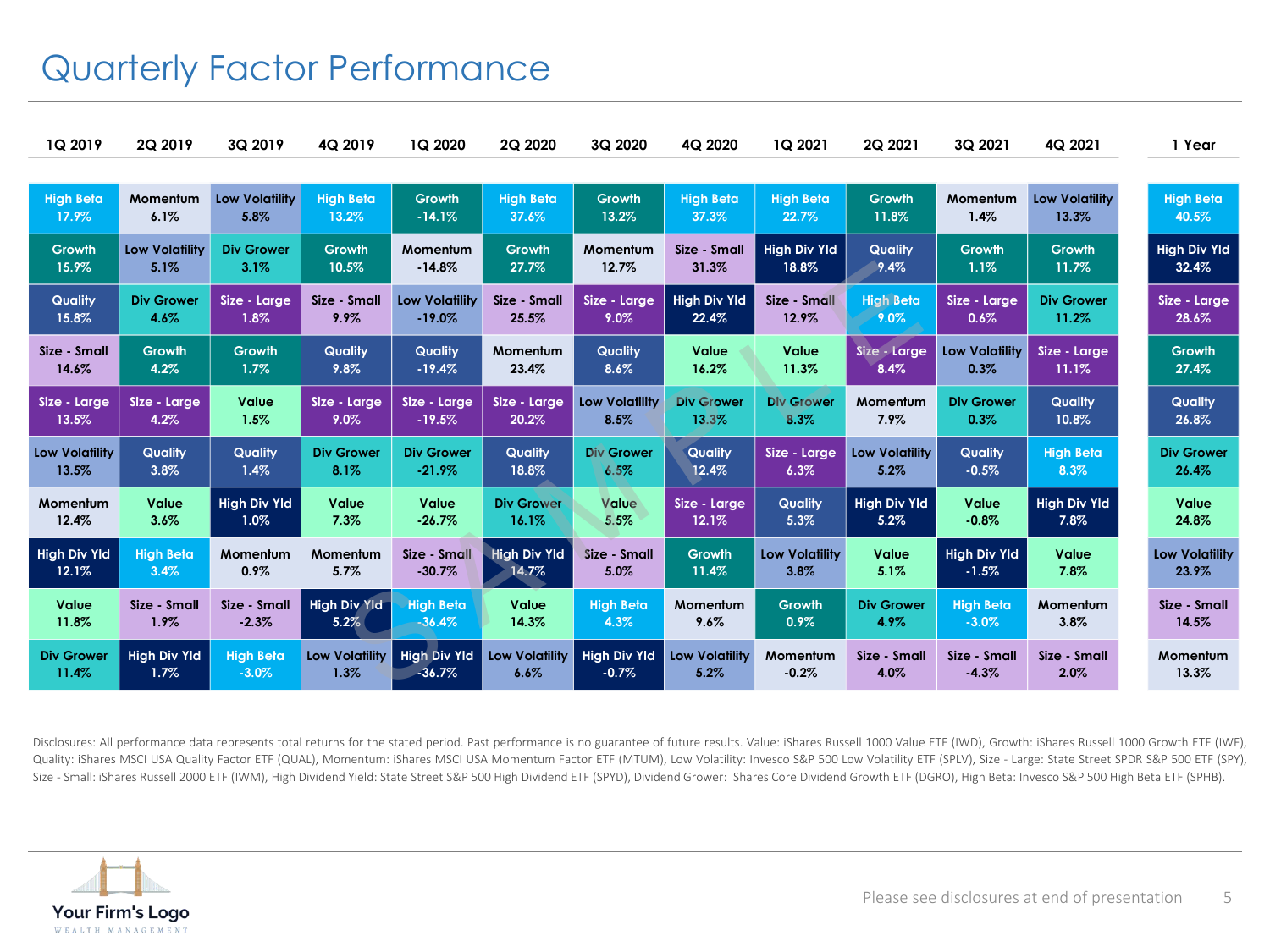### Sector Performance Relative to S&P 500 Index



Disclosures: All performance data represents price returns for each sector relative to the S&P 500 as represented by the S&P 500 ETF (SPY). Past performance is no guarantee of future results. Sectors are represented by the following ETFs: SPDR Consumer Discretionary Sector ETF (XLY), SPDR Consumer Staples Sector ETF (XLP), SPDR Financial Sector ETF (XLF), SPDR Health Care Sector ETF (XLV), SPDR Industrial Sector ETF (XLI), SPDR Materials Sector ETF (XLB), SPDR Technology Sector ETF (XLK), Vanguard Real Estate ETF (VNQ), SPDR Utilities Sector ETF (XLU), SPDR Energy Sector ETF (XLE), Vanguard Communication Services ETF (VOX).

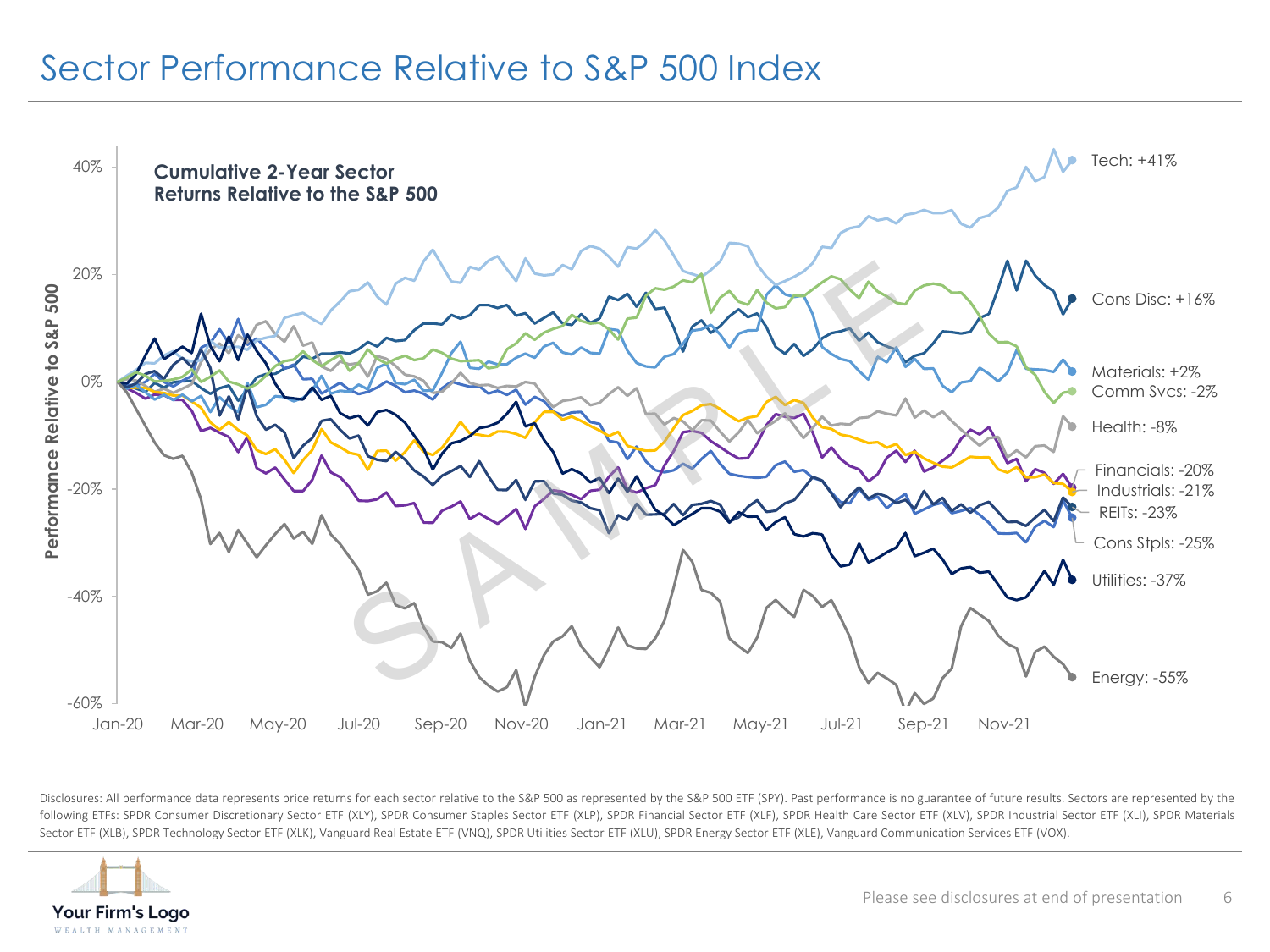### S&P 500 Earnings – Last 20 Years



Disclosures: Earnings are based on the reported last twelve-month EPS of the S&P 500 represented by the State Street SPDR S&P 500 ETF (SPY).



Please see disclosures at end of presentation 7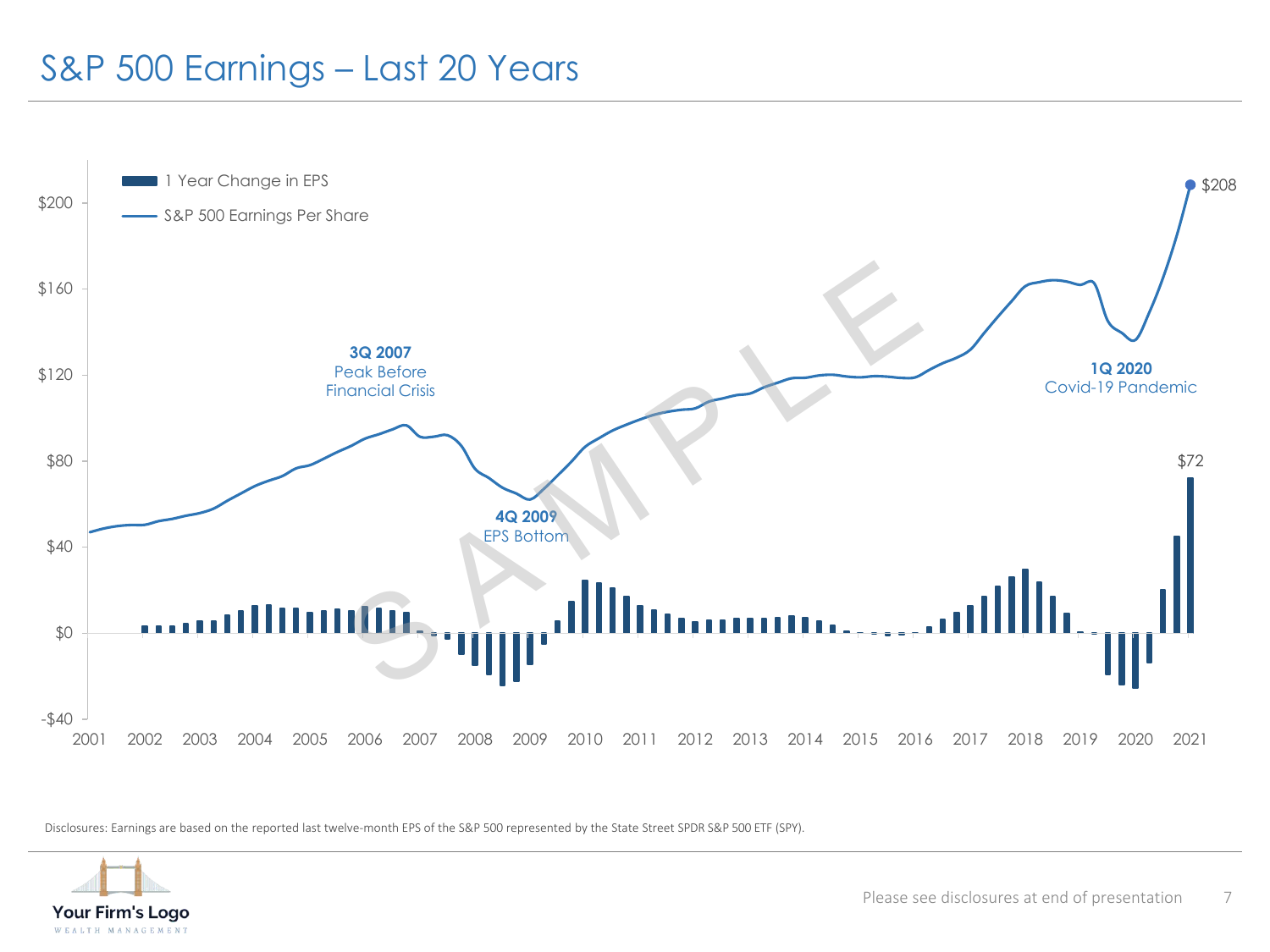### Sector Earnings Growth vs Valuation



Disclosures: EPS growth is based on the next 12-month consensus estimate. Valuations are based on the next 12-month price to earnings multiple. Sectors are represented by the following ETFs: SPDR Consumer Discretionary Sector ETF (XLY), SPDR Consumer Staples Sector ETF (XLP), SPDR Financial Sector ETF (XLF), SPDR Health Care Sector ETF (XLV), SPDR Industrial Sector ETF (XLI), SPDR Materials Sector ETF (XLB), SPDR Technology Sector ETF (XLK), Vanguard Real Estate ETF (VNQ), SPDR Utilities Sector ETF (XLU), SPDR Energy Sector ETF (XLE), Vanguard Communication Services ETF (VOX).

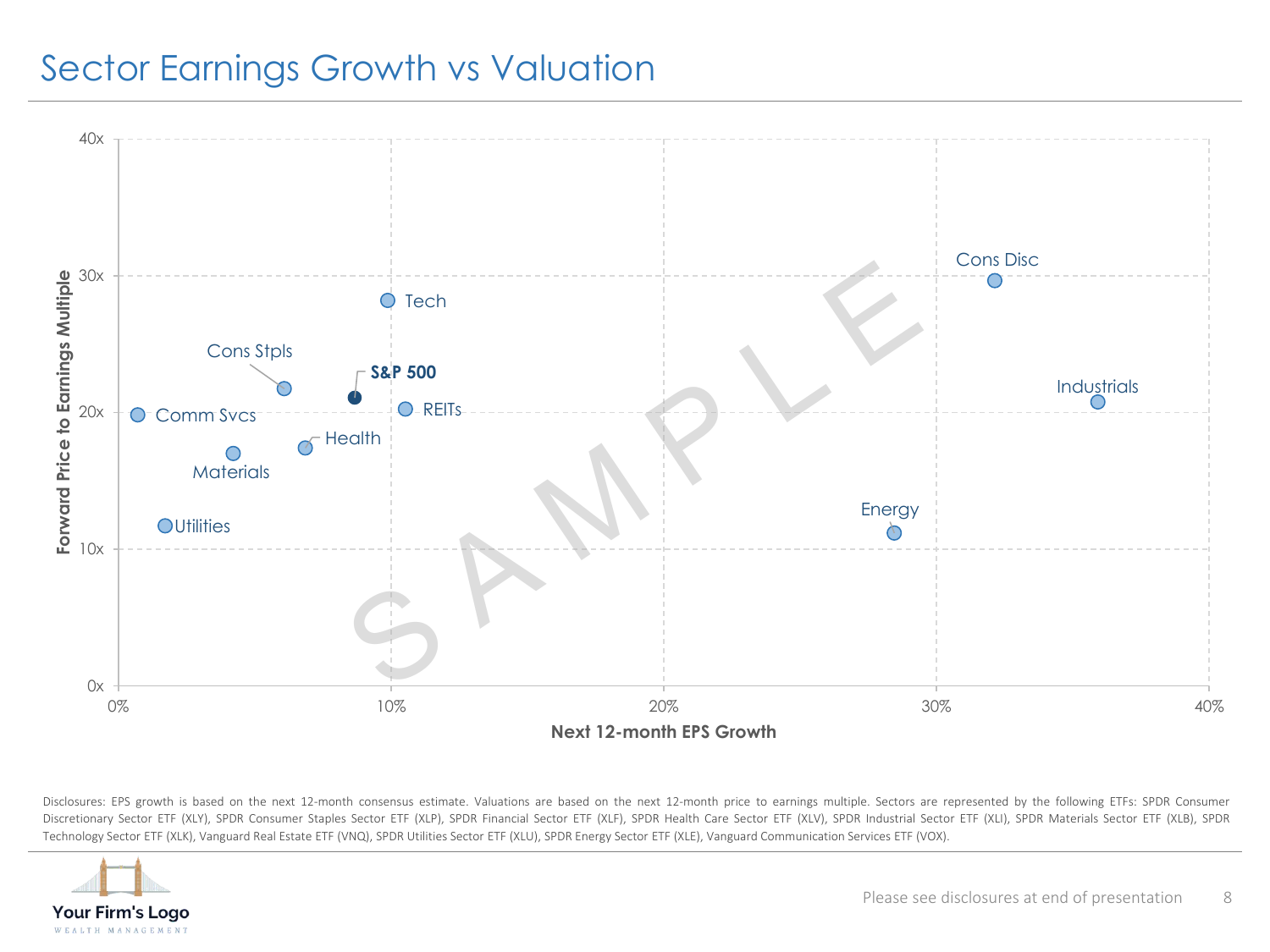### Large Cap vs Small Cap Stocks



Disclosures: Past performance is no guarantee of future results. Performance is indexed to \$10,000 three years ago. Valuations are based on the next 12-month price to earnings multiple. Large Caps are represented by the State Street S&P 500 ETF (SPY). Small Caps are represented by the iShares Russell 2000 ETF (IWM).

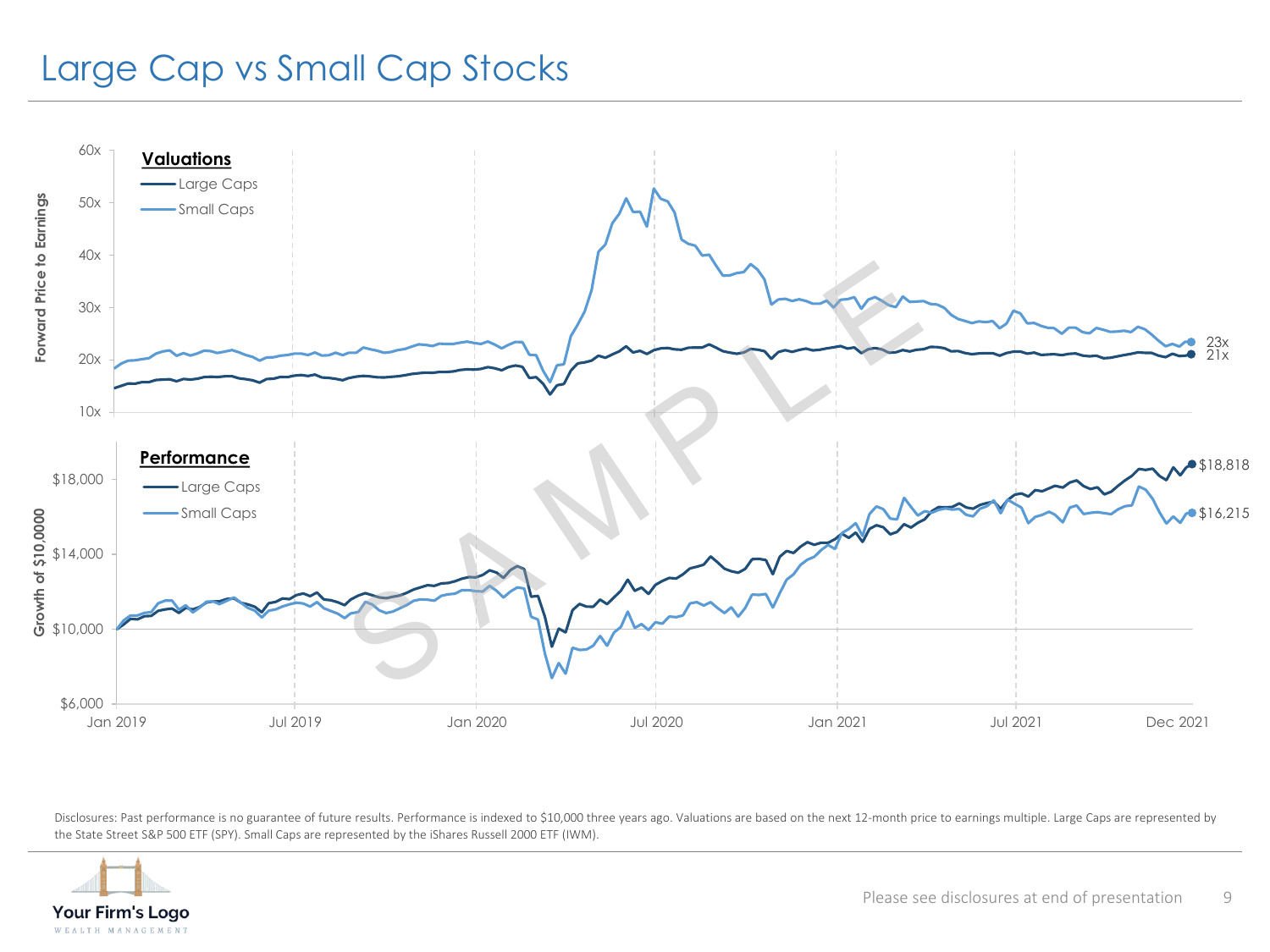### Growth vs Value Factor



Disclosures: Past performance is no guarantee of future results. Data is based on iShares Russell 1000 Value ETF (IWD) and Russell 1000 Growth ETF (IWF). Inflation data sourced from Federal Reserve.

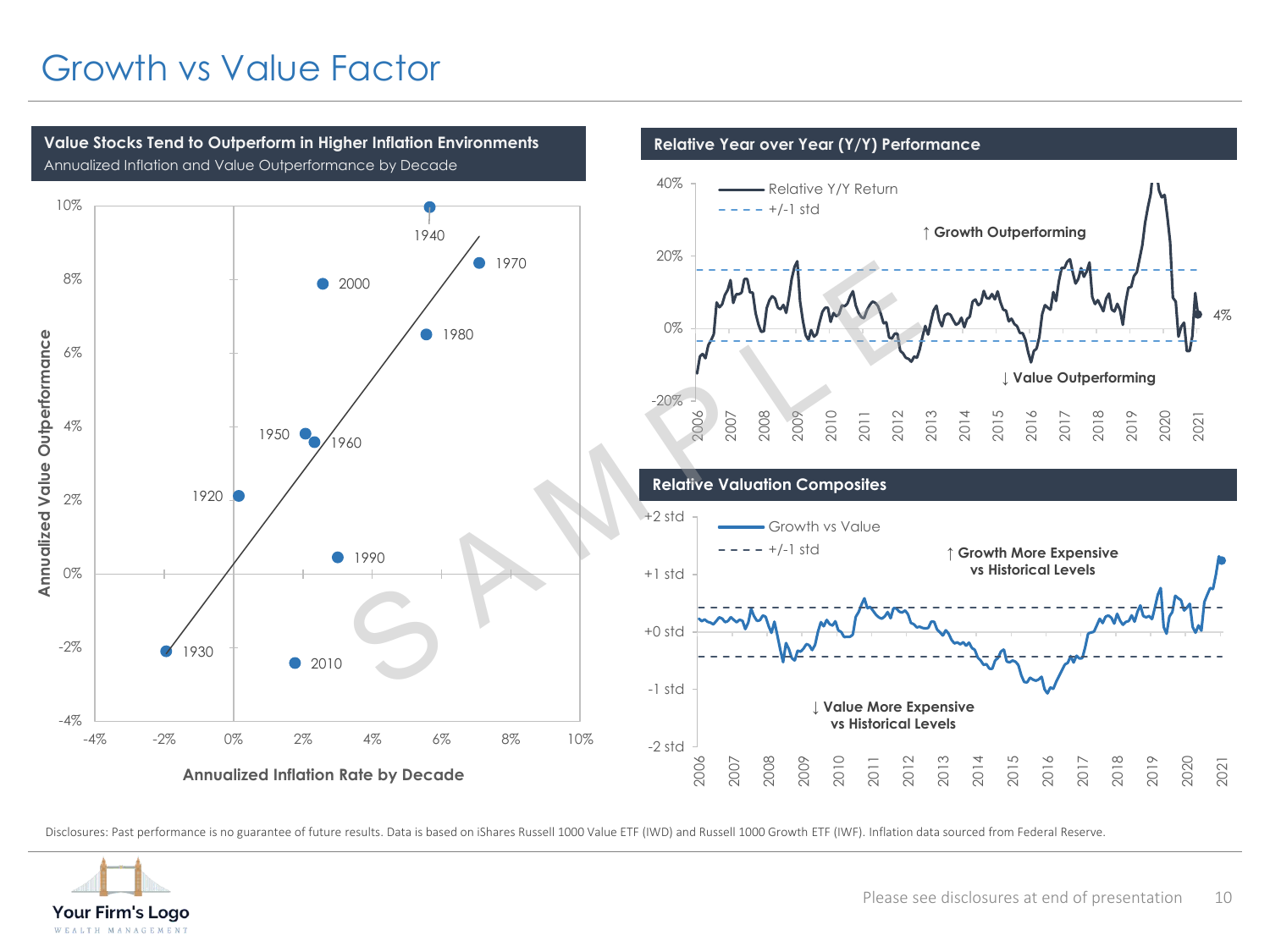### Investor Positioning (6-Month Relative ETF Flows)



Disclosures: Past performance is no guarantee of future results. Positioning is calculated using rolling 6-month ETF flows. Analysis is based on the following ETFs: Large Caps (VOO - Vanguard S&P 500 ETF), Small Caps (VB -Vanguard Small-Cap ETF), Growth (IWF - iShares Russell 1000 Growth ETF), Value (IWD - iShares Russell 1000 Value ETF), Materials (XLB - Materials Select Sector SPDR Fund), Consumer Discretionary (XLY - Consumer Discretionary Select Sector SPDR Fund), Financials (XLF - Financial Select Sector SPDR Fund), Consumer Staples (XLP - Consumer Staples Select Sector SPDR Fund), Health Care (XLV - Health Care Select Sector SPDR Fund), Utilities (XLU - Utilities Select Sector SPDR Fund). Cyclical sectors include Materials, Consumer Discretionary, and Financials. Defensive sectors include Consumer Staples, Health Care, and Utilities.

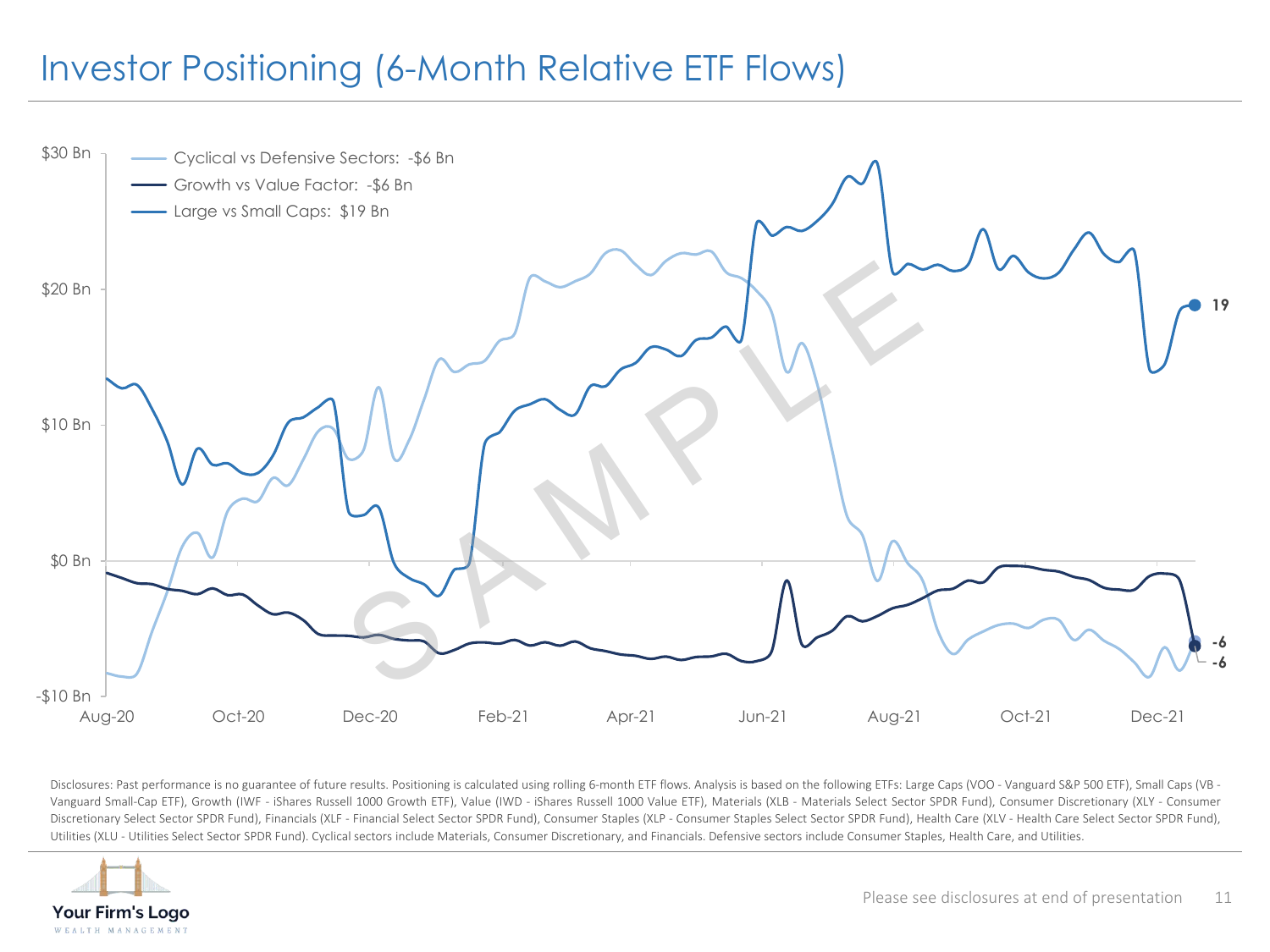

# **International Markets International Markets**<br>ed vs Emerging, U.S. Dollar, Global Revenue<br>S

Developed vs Emerging, U.S. Dollar, Global Revenue Growth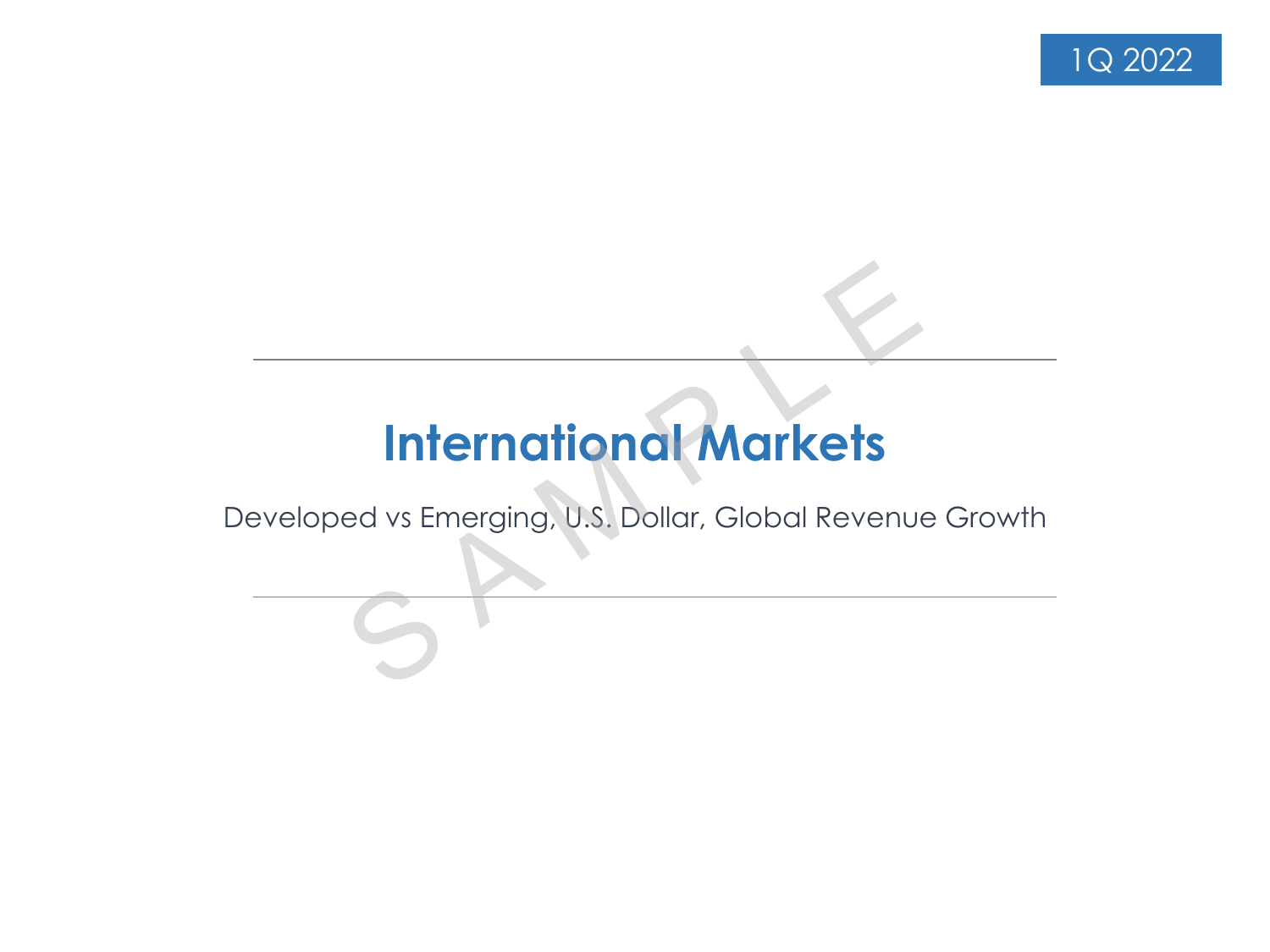### Global Equity Returns (Cumulative 5-Year Performance)



Disclosures: Past performance is no guarantee of future results. All performance data represents price returns for the stated period. S&P 500: SPDR S&P 500 ETF Trust (SPY), Emerging Markets: iShares MSCI Emerging Markets ETF (EEM), Developed Markets: iShares MSCI EAFE ETF (EFA).

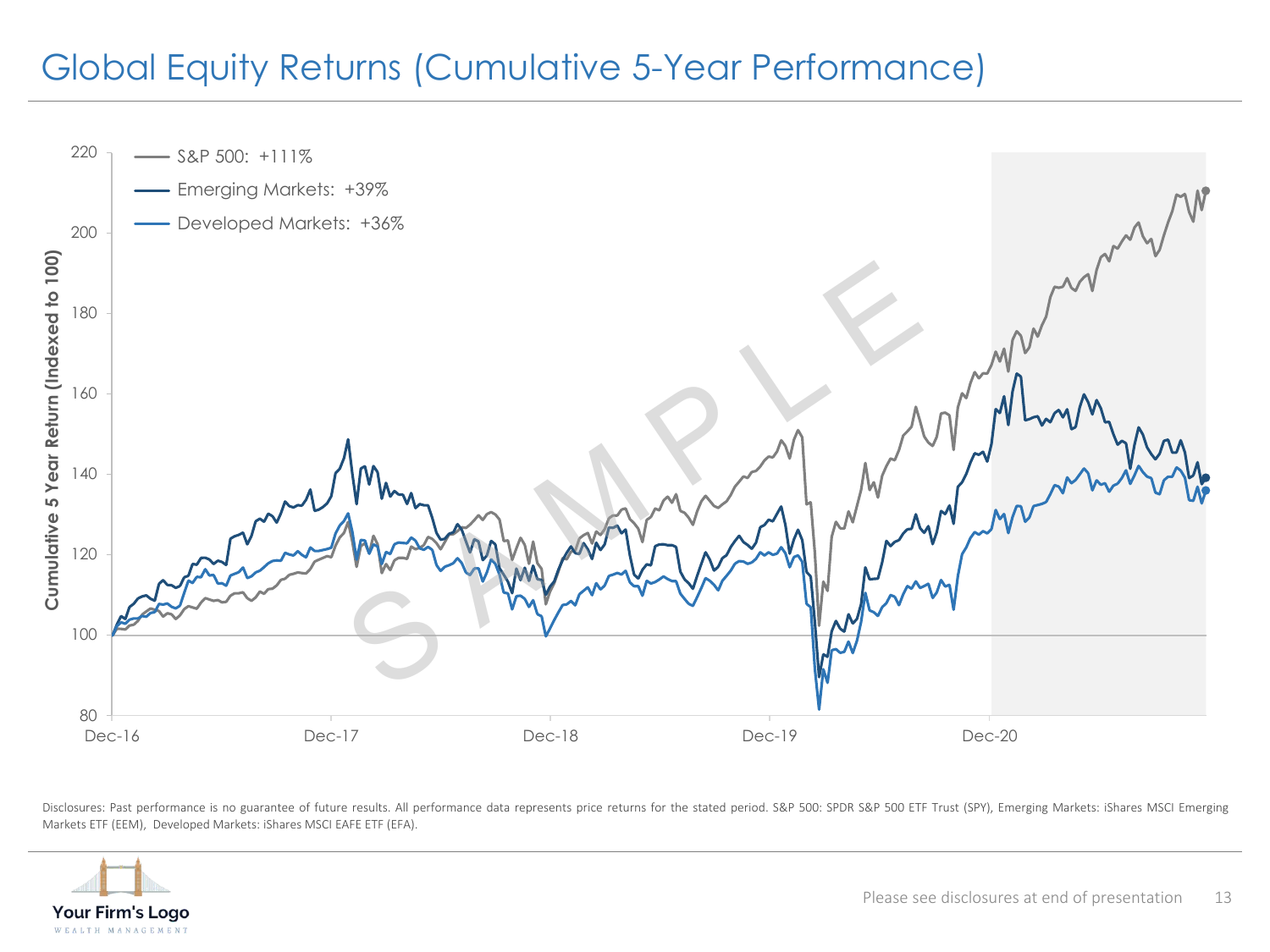### History of the U.S. Dollar



Disclosures: Monthly datapoints from the Federal Reserve. The U.S. Dollar Index is an index of the value of the United States dollar relative to a basket of foreign currencies, often referred to as a basket of U.S. trade

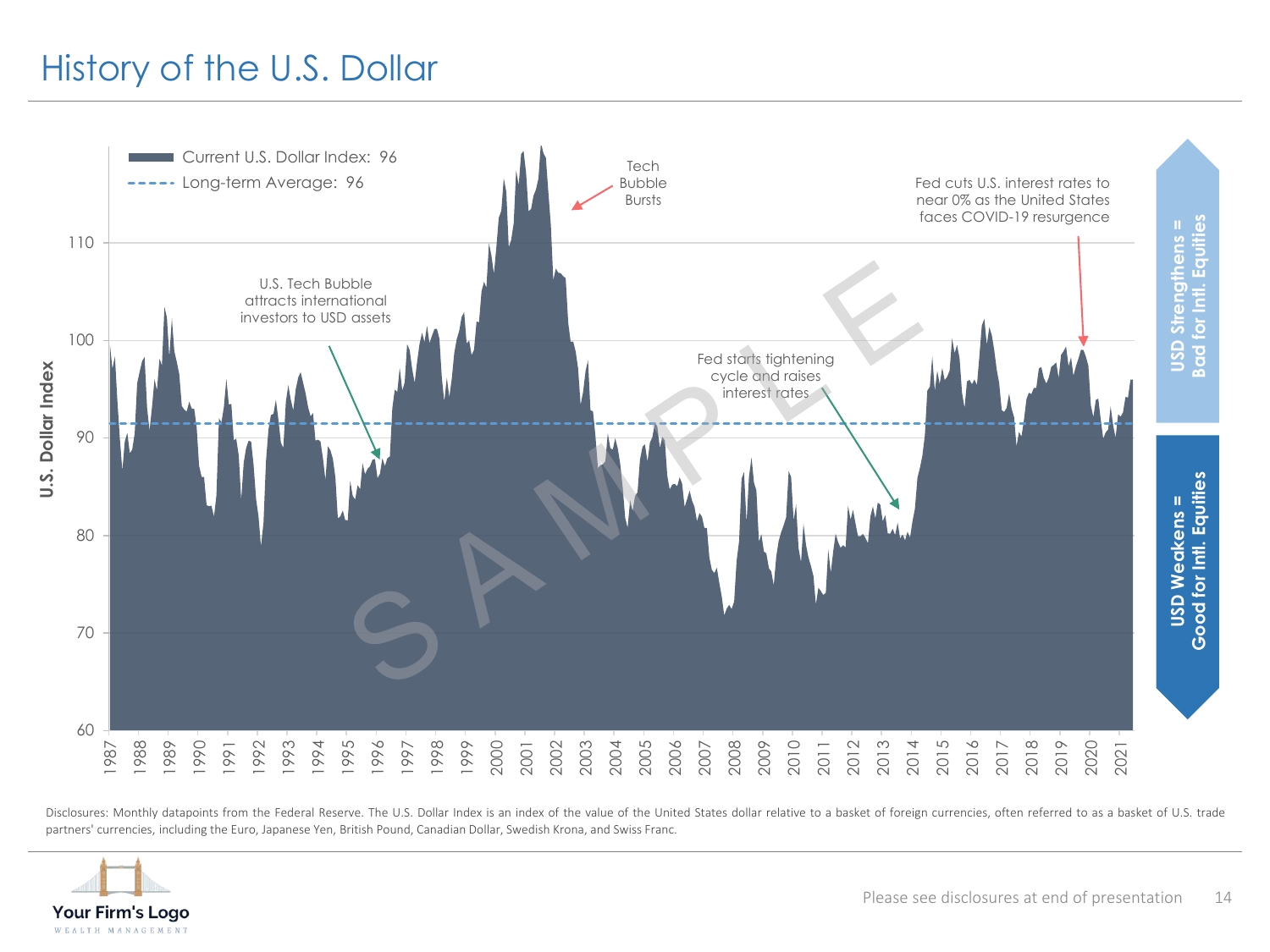### Developed vs Emerging Markets



Disclosures: Past performance is no guarantee of future results. Relative performance is calculated using rolling 1-year price returns. Flows are based on rolling 12-month ETF flows. Emerging Markets are represented by the iShares MSCI Emerging Markets ETF (EEM). Developed Markets are represented by the iShares MSCI EAFE ETF (EFA). RHS = right hand side. LHS = left hand side.

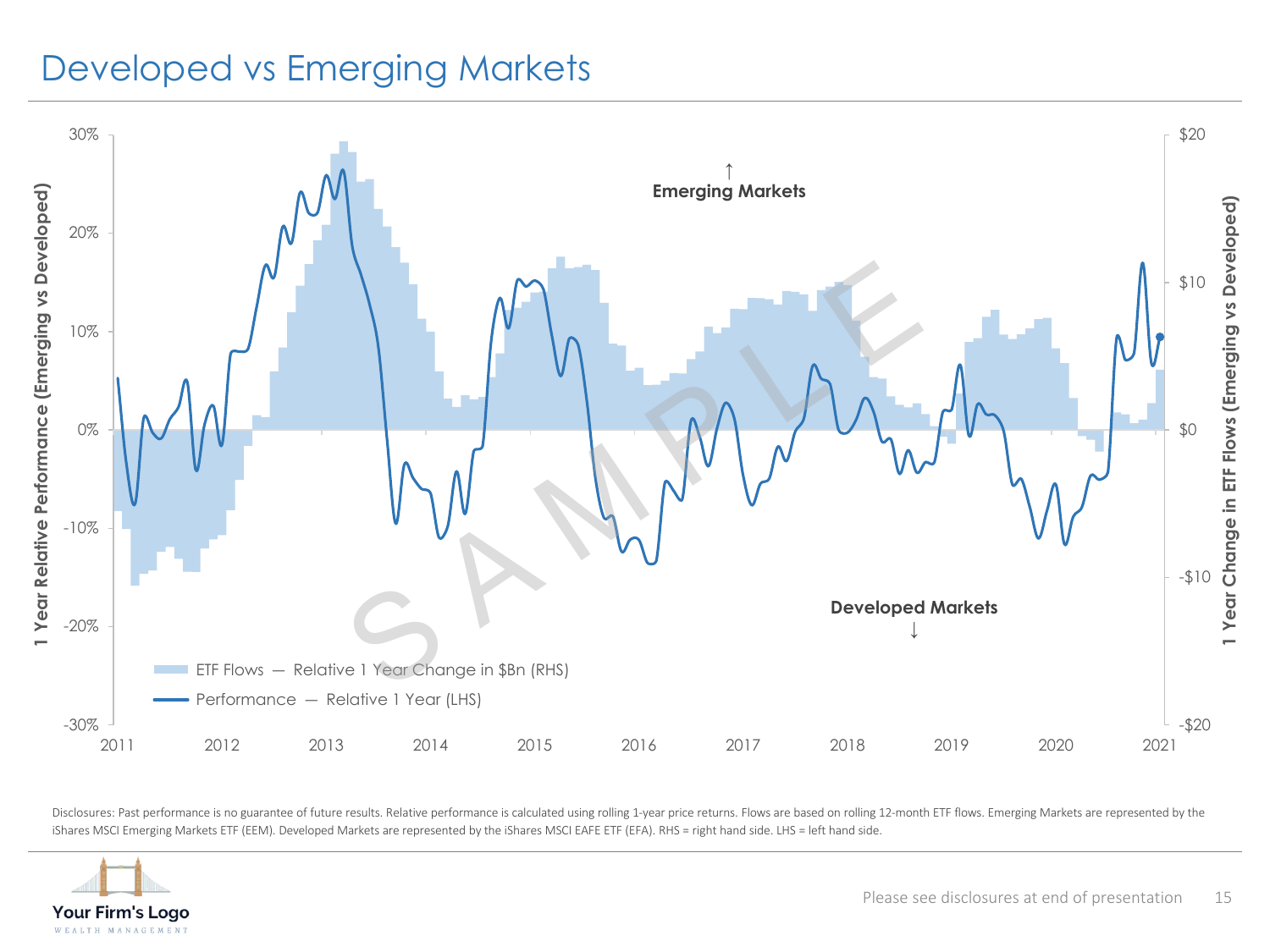### Regional Equity Performance



Disclosures: Past performance is no guarantee of future results. All performance data represents total returns for the last 12 months. Regional performance is represented by the following ETFs: United States (SPY), Europe (VGK), Latin America (ILF), Developed Asia (VPL), Emerging Asia (GMF), Canada (EWC), Japan (EWJ), U.K. (EWU), Switzerland (EWL), France (EWQ), Germany (EWG), Australia (EWA), Hong Kong (EWH), Spain (EWP), Italy (EWI), Singapore (EWS), China (MCHI), Taiwan (EWT), South Korea (EWY), India (INDA), Brazil (EWZ), South Africa (EZA), Russia (RSX), Thailand (THD), Mexico (EWW), Malaysia (EWM), Indonesia (IDX), Philippines (EPHE), Chile (ECH), Turkey (TUR), Colombia (GXG), Greece (GREK), Argentina (ARGT).

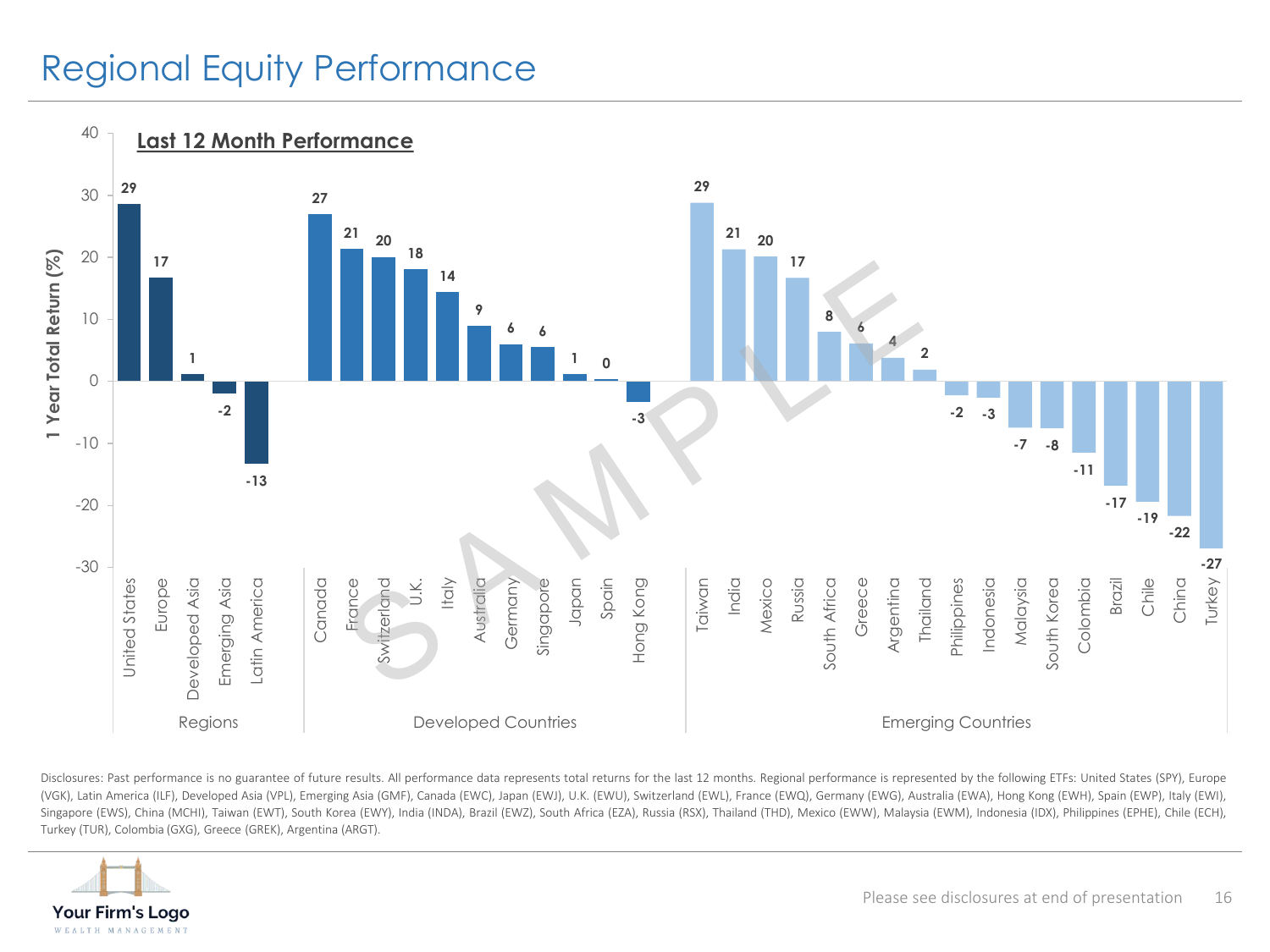### Global Revenue Growth



Disclosures: Revenue growth is based on last 12 months reported sales in local currency divided by the prior 12 months sales in local currency. Regions are represented by the following ETFs: S&P 500 (SPY - State Street SPDR S&P 500 ETF), MSCI Emerging Markets (EEM - iShares MSCI Emerging Markets ETF) and MSCI Developed Markets (EFA - iShares MSCI EAFE ETF).

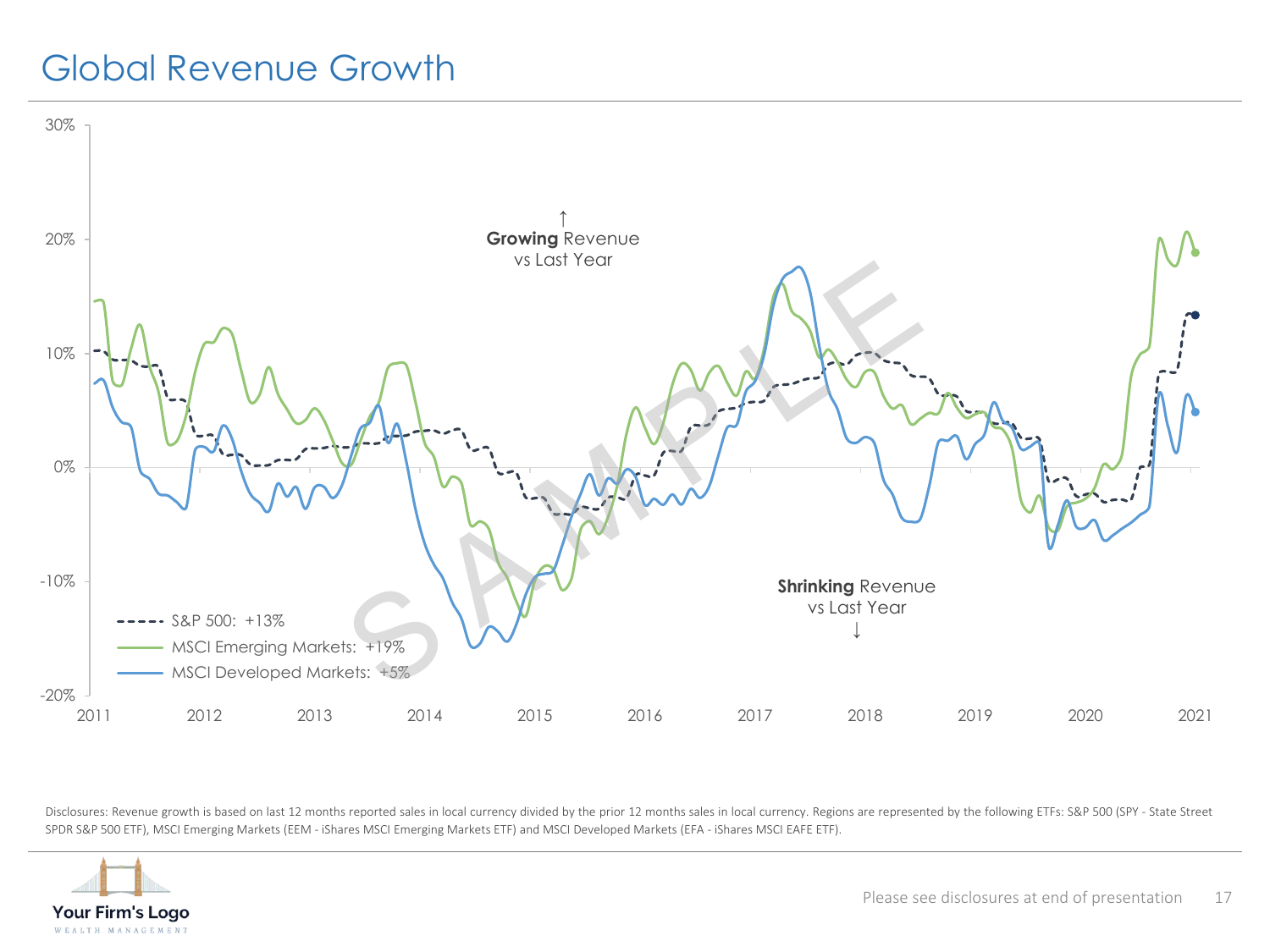## Global Market Valuations



Disclosures: Valuations are based on forward next 12-month price to earnings multiple. Regions are represented by the following ETFs: S&P 500 (SPY - State Street SPDR S&P 500 ETF), MSCI Emerging Markets (EEM - iShares MSCI Emerging Markets ETF) and MSCI Developed Markets (EFA - iShares MSCI EAFE ETF).

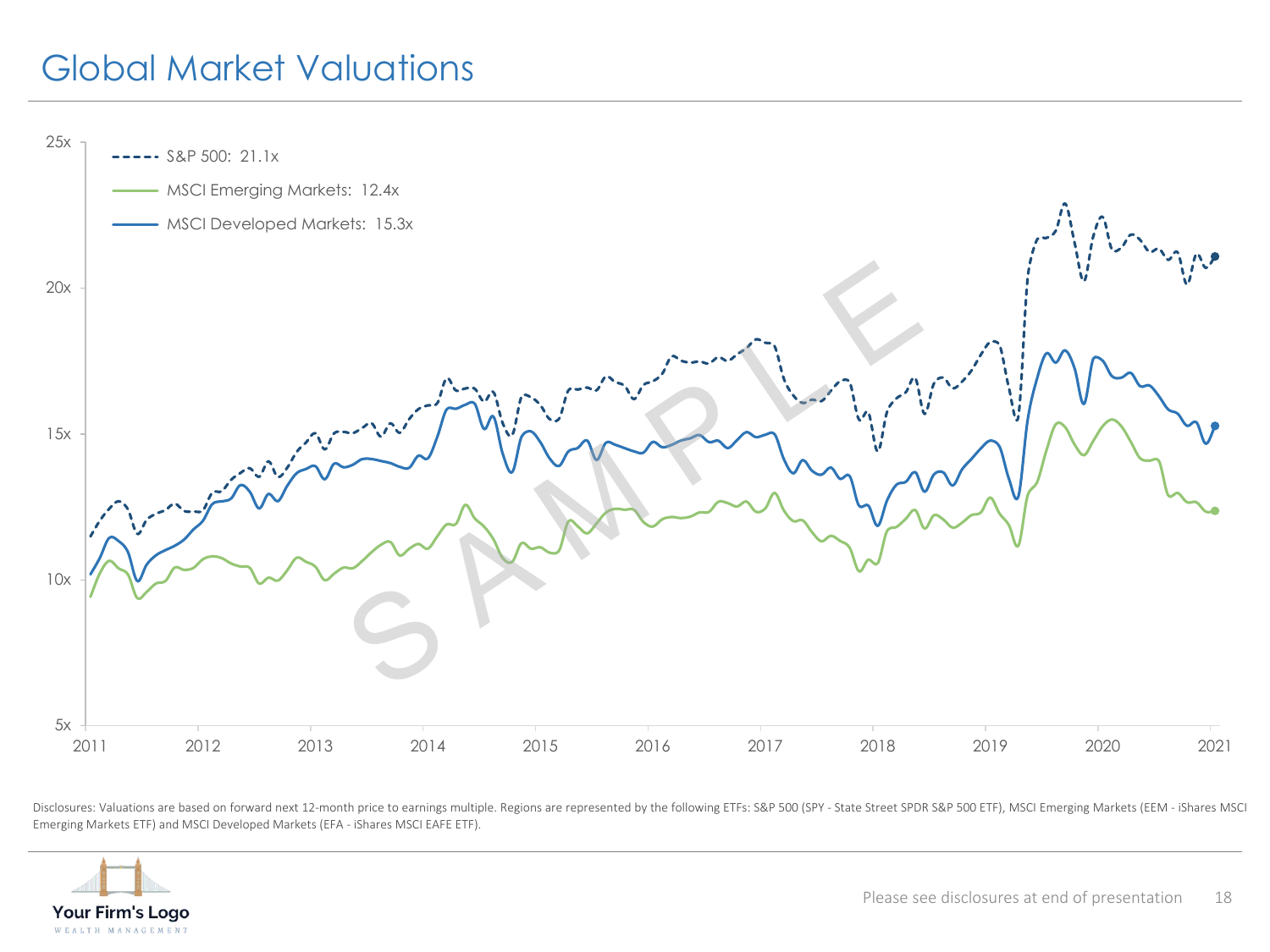### **Definitions**

Annualized Return: The rate at which an investment grows each year over the period to arrive at the final valuation.

Bear Market: A decline of at least 20% from the market's high point to its low.

Beta: A measure of how an individual asset moves when the overall stock market increases or decreases.

Correlation: A measure of the extent to which two variables are related.

Dividend Yield: The dividend yield or dividend-price ratio of a share is the dividend per share, divided by the price per share. It is also a company's total annual dividend payments divided by its market capitalization, assuming the number of shares is constant.

Developed Markets: A country that is most developed in terms of its economy and capital markets. The country must be high income, but this also includes openness to foreign ownership, ease of capital movement, and efficiency of market institutions. End pince train of a sinal to shares in content of shares in the pince of share. It developed in terms of its economy and capital markets. The country must be higherent, and efficiency of market institutions.<br>
In the past.

Emerging Markets: A country that has some characteristics of a developed market but does not fully meet its standards. This includes markets that may become developed markets in the future or were in the past.

Growth Factor Stocks: Growth stocks are companies expected to grow sales and earnings at a faster rate than the market average.

Large Cap Stocks: Shares of publicly traded corporations with a market capitalization of \$10 billion or more.

LTM: An acronym for "Last Twelve Months" or the past one year.

NTM: An acronym for "Next Twelve Months" or the next one year.

Price Return: The rate of return on an investment portfolio, where the return measure takes into account only the capital appreciation of the portfolio, not including income generated in the form of interest or dividends.

Total Return: Return on a portfolio of investments including capital appreciation and income received on the portfolio.

Small Cap Stocks: Small-cap stocks are shares of companies with a market capitalization of less than \$2 billion.

Standard Deviation: In statistics, the standard deviation is a measure of the amount of variation or dispersion of a set of values. A low standard deviation indicates the values tend to be close to the historical average of the data set, while a high standard deviation indicates the current value is outside of the historical average range.

Value Factor Stocks: Stocks that are inexpensive relative to the broad market based on measures of fundamental value (e.g., price to earnings or price to book).